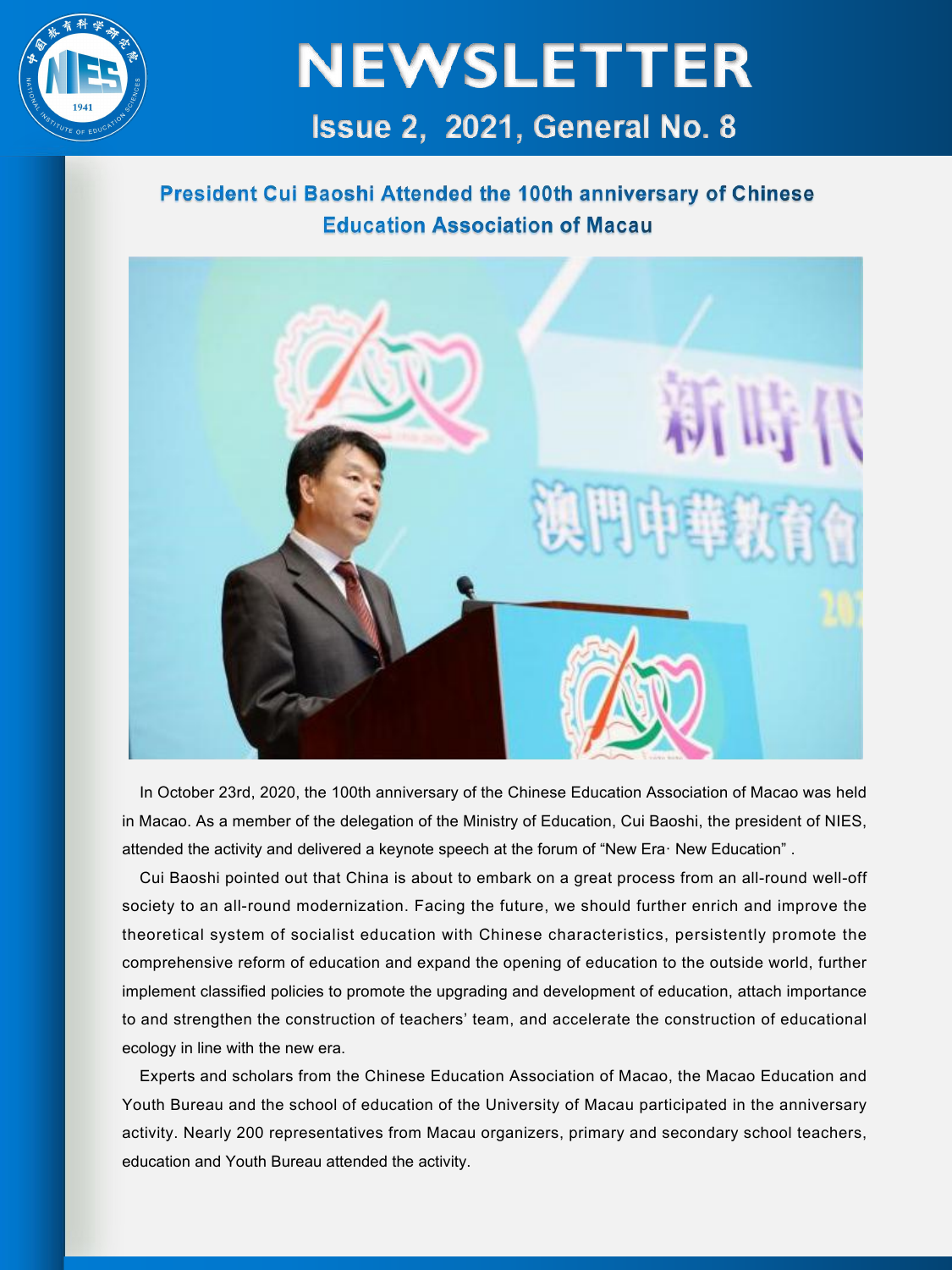

## **NEWSLETTER** Issue 2. 2021. General No. 8

#### Party-Secretary Yin Changchun Investigated the Work of Poverty Alleviation in Shangyou County of Jiangxi Province



From October 26th to 28th 2020, Yin Changchun, the Party-Secretary of NIES investigated the work of poverty alleviation in Shangyou County of Jiangxi Province.

At the forum on poverty alleviation of education in Shangyou County, Yin Changchun listened to the introduction of the Education Bureau leaders on the overall situation of education of Shangyou County, and paid a visit to the second kindergarten in the urban area. He had in-depath exchanges with kindergarten principals and school principals on the experience of poverty alleviation. In Siyuan experimental school, Li Tie'an, the research fellow of Research Center for Curriculum and Instruction of NIES, gave a lecture entitled "let the magic of mathematics stimulate students' curiosity: a new way to deepen the reform of mathematics teaching" to more than 200 primary and secondary school mathematics teachers in Shangyou County.

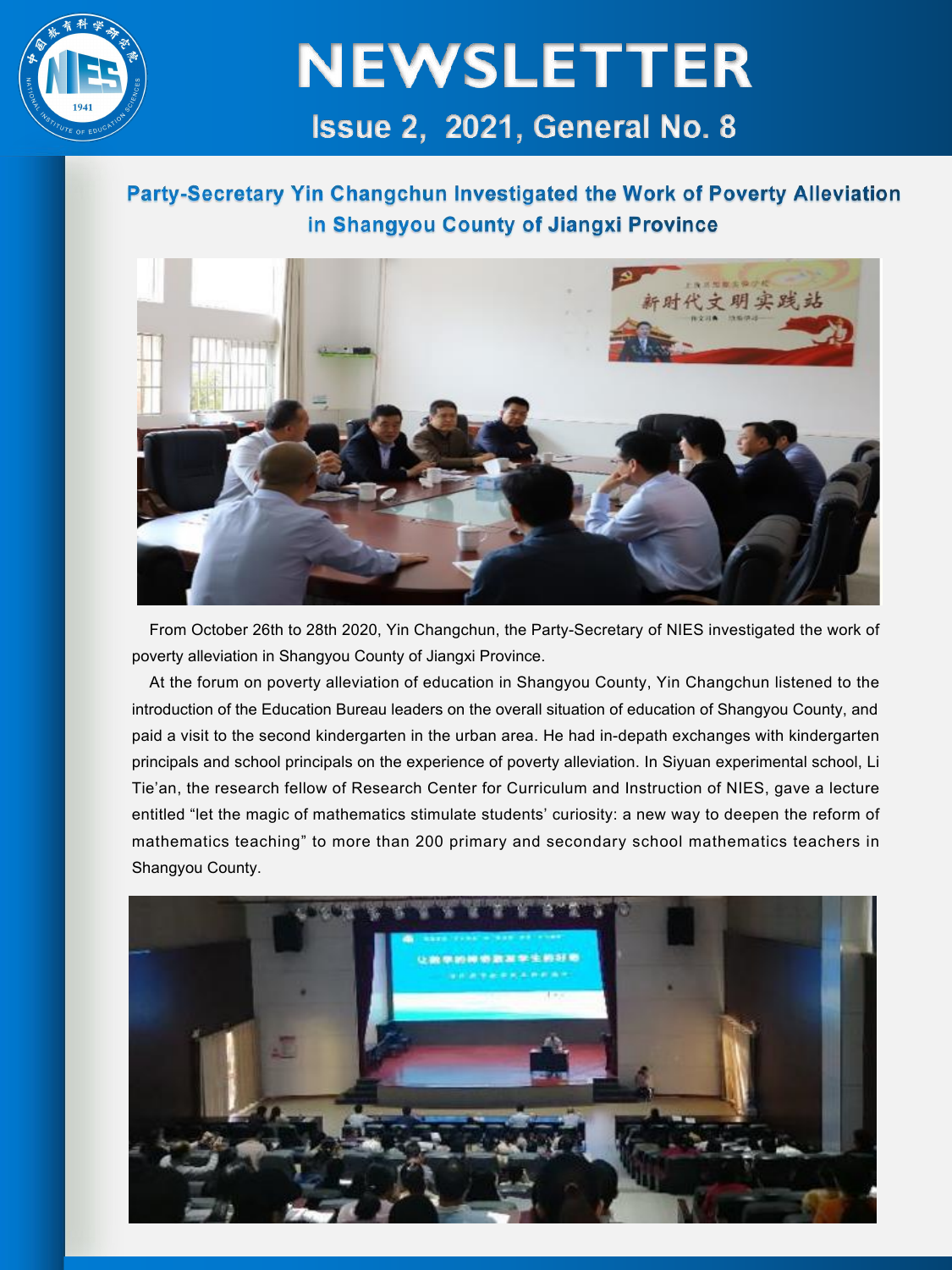

# **NEWSLETTER** Issue 2. 2021. General No. 8

#### The Comprehensive Education Reform (Public Welfare) Experimental Area Project of NIES in Mang city of Yunnan Province was awarded as "2020 People's Livelihood Demonstration Project"

On December 22ndof 2020, the 8th China People's Livelihood Development Forum was grandly held in the Lecture Hall of the New Media Building of People's Daily. Guided by People's Daily, the Forum themed "building a moderately prosperous society in an all-round way" was co-hosted by Minsheng Weekly Magazine of People's Daily. Yu Fayou, Vice President of NIES, attended and presided over the round table forum. The comprehensive education reform (public welfare) experimental area project of NIES in Mang city of Yunnan Province was awarded as "2020 People's Livelihood Demonstration Project".



The comprehensive education reform experimental area project in Mang city of Yunnan Province is supported by NIES. After four years of practice, our institute has explored the education poverty alleviation mode of "scientific research leading, precise matching, combination of point and surface and collaborative development". Focusing on local actual needs, strengthening organizational guidance, based on long-term poverty alleviation strategy, we have carried out the targeted poverty alleviation in the following aspects: constructing teacher team, increasing teacher training and exchanges and deepening classroom teaching reform. The all-round promotion of education quality in Mang city area has been fully recognized by all society.

The awarded projects were selected by the organizing committee of China People's Livelihood Development Forum through field research, interviews and other methods. Nearly one thousand cases of people's livelihood projects were collected across the country. After online public voting, the final evaluation was made by the experts. It is reported that since 2013, Minsheng Weekly Magazine of People's Daily has launched the first Forum on China's livelihood development. Since 2015, it has selected annual livelihood facts at the city level nationwide and released the annual list of livelihood demonstration projects through online voting and expert evaluation. The Forum has become the most authoritative platform of people's livelihood which is attracting the attention of national ministries, local government, industry experts and media.